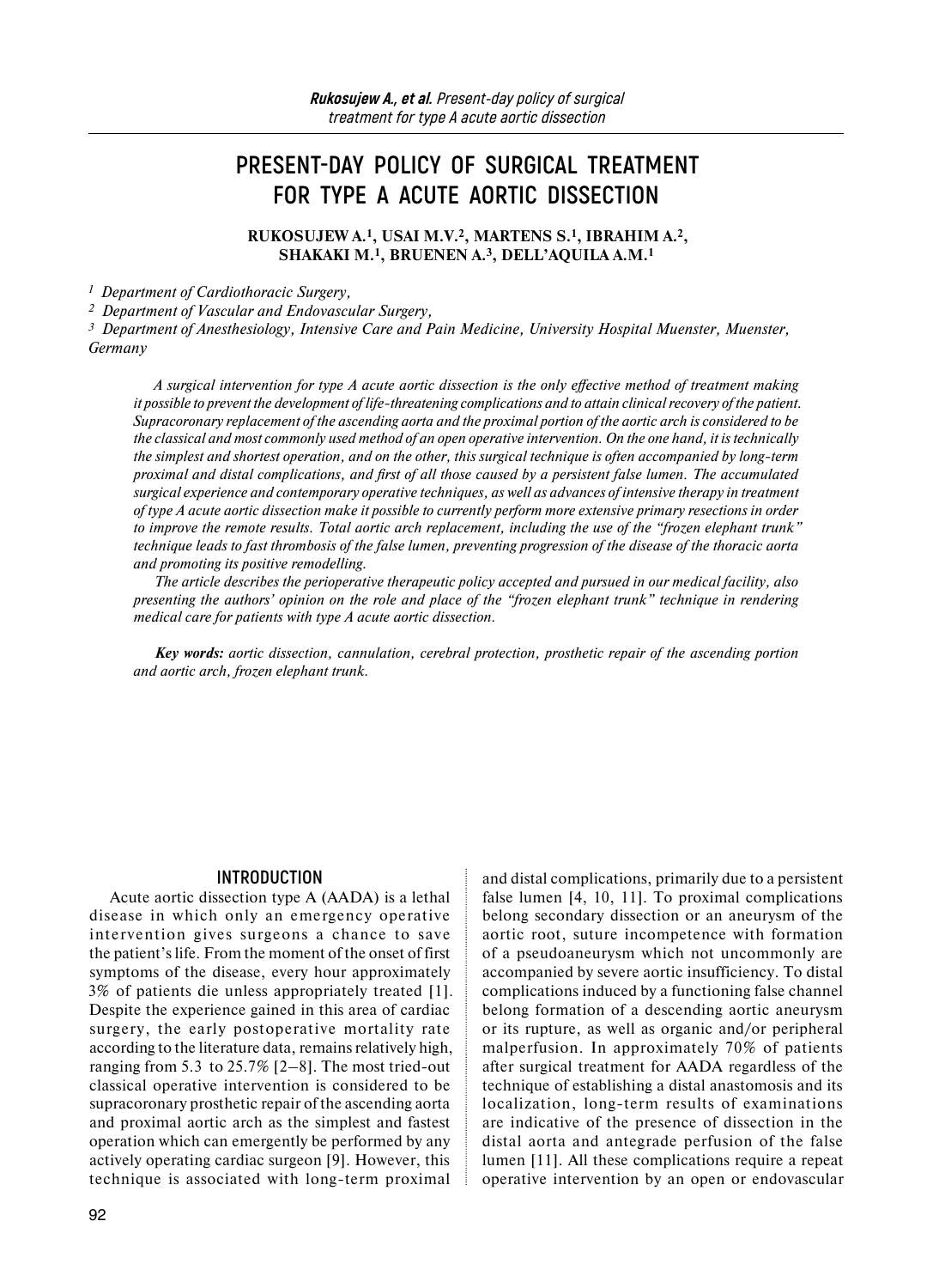technique with a high risk of a lethal outcome [12, 13]. According to the findings of F.S. Schoenghoff, et al., 42% of patients presenting with Marfan syndrome and previously operated on for AADA, in the remote period required re-operation on the descending aorta [14]. Therefore, the policy of a more radical approach in surgical treatment of AADA, i. e., total aortic arch replacement using a hybrid graft along with stenting of the descending aorta seems sufficiently substantiated and promising as to the improved long-term outcomes [15–17]. On the other hand, the question of how aggressive an approach in operative treatment of AADA should be has been discussed for more than one year. The concepts suggested so far are controversial and not void of an emotional background, whereas the data of studies are heterogeneous and complicated for comparison. A substantial problem is the fact that it is difficult to carry out prospective randomized studies. Therefore, the currently existing guidelines, including those belonging also to class 1 recommendations, rely on the data reaching only the grade C evidence, i. e. based on follow up of a limited number of patients, expert opinions, and standards of treatment [18, 19].

The purpose of the present work is to describe the perioperative technique of treatment accepted in our medical facility, as well as the role and place of the "frozen elephant trunk" technique, or FET, in rendering care for patients with AADA. In the present article we did not seek to give either comprehensive coverage of the problem concerned or answers to all disputable questions, but we found it necessary to discuss such aspects as the clinical course and diagnosis of AADA, which may influence therapeutic decision-making.

## **GENERAL PRE- AND INTRAOPERATIVE PREREQUISITES**

Patients with AADA die without surgical treatment predominantly of haemorrhage from a ruptured false lumen, more often into the pericardial cavity, with the development of acute tamponade or due to acute myocardial ischaemia resulting from compression of ostia of the coronary arteries. Therefore, the sooner we can get the patient on the operating table, the more chances he or she will have to survive and the better the operative and long-term outcomes will be. The strategy of treatment of a particular patient is primarily influenced by his or her condition, age, and the severity of comorbidities. Besides, the scope of the aortic reconstruction to be performed is also determined by the experience of the operating surgeon and the equipment of a cardiovascular centre involved. Interventions on the aorta regarded as a surgical emergency are performed by not only "aortic" but also "non-aortic" surgeons. On the one hand, transportation of a patient with AADA to a more distant

cardiovascular surgery centre possessing wide experience in interventions on the thoracic aorta takes a lot of time, is associated with a high risk for the development of complications of the disease, and any delay of the intervention is life-threatening to the patient. On the other hand, in the majority of centres an average of 25– 30 patients with AADA are operated on annually. This number is determined by not the surgeons' experience but by remoteness of a particular cardiosurgical clinic from the hospital wherein the patient was diagnosed. Such a compelled regional principle of emergency treatment of patients with AADA does not seem to favour accumulation of sufficient experience "in the same hands", and hence hampering both carrying out prospective randomized trials and working out common recommendations on the extent of reconstruction of the thoracic aorta for this acute pathology.

A special group is represented by patients admitted with signs of an advanced stage of the disease, namely with clinical manifestations of extensive infarction of the brain, disseminated ischaemia of abdominal-cavity organs or in conditions of continuing resuscitation. All these patients appear to have an extremely unfavourable prognosis which cannot virtually be altered by an urgent operative intervention. Still, resuscitated patients of young age with tamponade of the pericardium should as an ultima ratio be subjected to subxiphoid pericardiotomy for decompression of the heart, with an attempt to attain stabilization of haemodynamics up to emergency connection of a heart-lung machine (HLM) via femoral vessels or by means of direct cannulation of the aorta.

Elderly patients (over 75 years of age) inwhom severe concomitant pathology is not uncommon also belong to the cohort of patients with a limited prognosis. If stable haemodynamics, the absence of signs of multiple organ failure or pathological symptomatology allow of performing an operative intervention with the HLM, itshould be limited to a minimally invasive and well-tied method, i. e., supracoronary resection of the ascending aorta with formation of a distal anastomosis in an open manner.

In determining the strategy of surgical treatment of patients with AADA on the background of hereditary syndromes of connective tissue dysplasia, for example, Marfan syndrome, Loeys–Dietz syndrome or Ehlers– Danlos syndrome, the main objective should be not only to immediately save the patient's life but also to improve the long-term prognosis, for these are predominantly young adults. This is achieved at the expense of more aggressive operative policy consisting in prosthetic repair of the aortic root with a valve-containing conduit. Performing valve-sparing resection in conditions of an emergency operation and on the background of significantly altered tissues due to dissection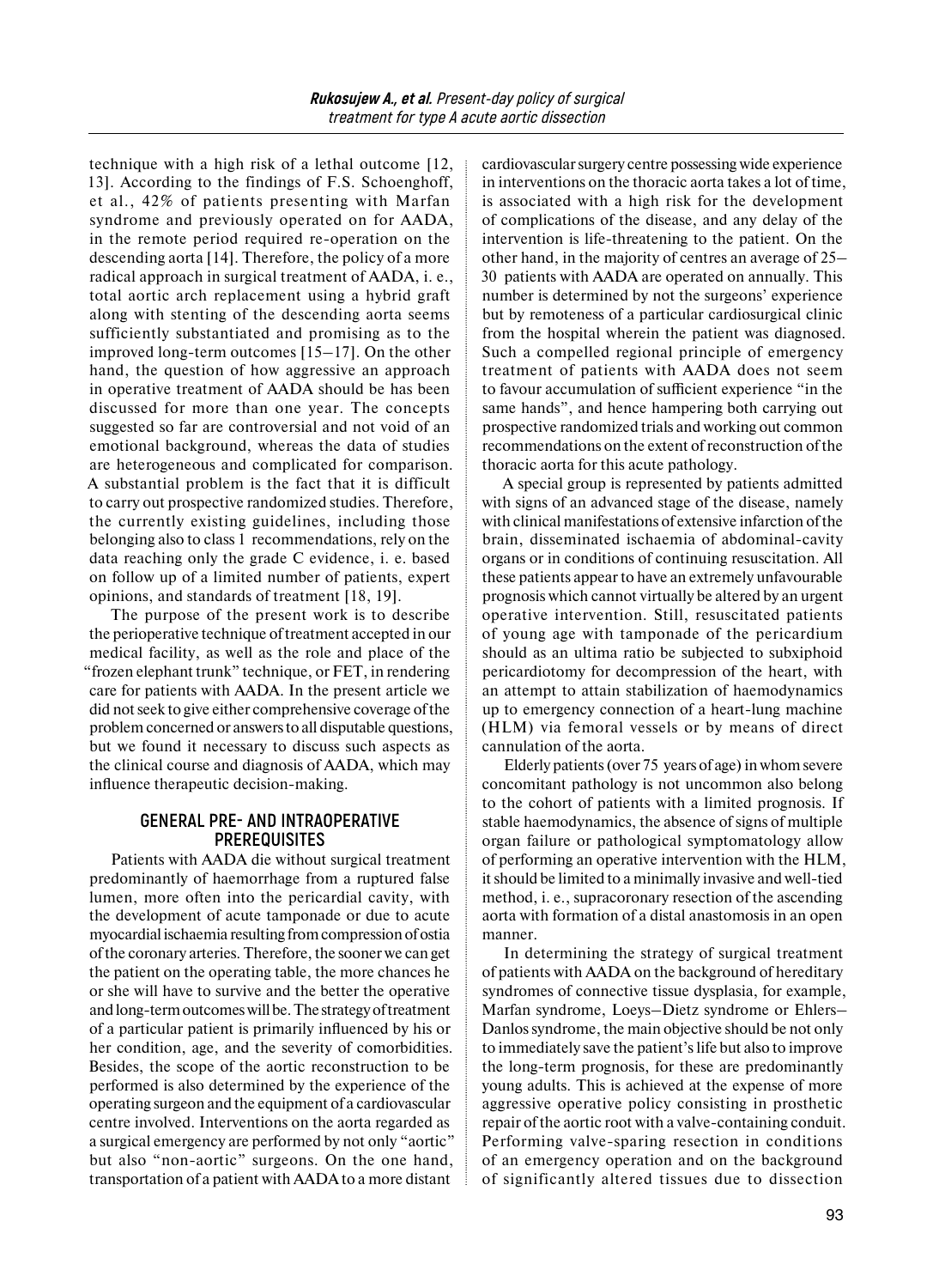is a technically complicated procedure and requires a great personal experience of the operating surgeon and does not exclude in the future a possibility of a redo operation but this time with the use a conduit. A repeat operation on the aortic root is, as a rule, fraught with risks and complications. Therefore, in primary operation it is necessary to sequentially use a technique preventing late complications. A bicuspid aortic valve should be considered as a sign of congenital predisposition to aortic diseases. It assumes a more radical approach during intervention for AADA, undoubtedly, with due regard for the patient's age and accompanying pathology.

The scope of preoperative diagnosis depends upon stability of the condition of the patient with AADA. Patients with unstable haemodynamics are referred immediately tothe operating room wherein after induction of narcosis they are subjected to transoesophageal echocardiography in order to assess myocardial contractility, the degree of aortic valve insufficiency, extension of dissection of the wall of the aorta in its descending portion and if possible revealing secondary intimal defects. Patients with stable haemodynamics, if indicated, undergo additional examinations. First of all, this concerns coronary angiography which in standard conduction increases the risk of acute myocardial ischaemia which is associated with direct catheterization of the aorta. Therefore, patients over 50 years of age and with the presence of risk factors or a history of ischaemic heart disease (IHD) should be subjected to multislice CT coronary angiography (MSCT-CA). This will make it possible to in a timely manner perform myocardial revascularization within the framework of the intervention on the aorta in patients with IHD and to avoid haemodynamic complications while weaning the patient off the heart-lung machine.

Recent trends are clearly towards the use of higher temperatures in combination with selective uni- or bilateral antegrade cerebral perfusion (SACP) during hypothermal circulatory arrest. Deep hypothermia is characterized by a number of complications associated with impairment of blood coagulation, renal function, as well as prolonged phases of cooling and warming up. Since 2011, we have consistently been performing in AADA patients moderate hypothermal circulatory arrest (MHCA) with a body temperature of  $28-30$  °C with obligatory control of cerebral regional saturation of blood with oxygen  $(rSO_2)$  with the help of nearinfrared spectroscopy (NIRS). First we virtually always use unilateral SACP with permanent monitoring of  $rSO<sub>2</sub>$ , but the line for SACP is initially prepared for bilateral perfusion just in case of a drop of oxygen saturation by more than 10% (NIRS) during MHCA as compared with the baseline values. Conversion from unilateral perfusion to bilateral is carried out by means of direct cannulation of the left common artery with a retrograde

cardioplegia delivery catheter. In some cases, bilateral SACP is used initially in patients with MSCT-revealed signs of narrowing of the right common carotid artery due to dissection.

# **ANAESTHESIOLOGICAL SUPPORT**

Anaesthesiological support during an emergency intervention on the thoracic aorta is carried out according to the conventional scheme of induction of narcosis in heart surgery. Invasive measurement of arterial pressure is performed simultaneously in the left radial and left femoral arteries for comparative control of distal perfusion after prosthetic repair of the thoracic aorta. The right subclavian and femoral arteries, as well as femoral vein are left free in case of extracorporeal connection of the HLM. Endotracheal intubation isfollowed by inserting a transducer of transoesophageal echocardiography for diagnosis of aortic insufficiency, haemopericardium, perioperative dynamic assessment of the function of the chambers and valves of the heart, primarily of the aortic valve.

Prevention of excessive blood loss in the early postoperative period is an important component of anaesthesiological support. Prior to intervention, the patient is given fibrinolysis inhibitor – tranexamic acid (TXA (Cyklokapron®)) at a dose of 30 mg/kg body weight as short perfusion, then uninterruptedly during the intervention at a dose of 4 mg/kg/h. In renal insufficiency the dose is reduced to 2 mg/ kg/h. For patients receiving haemodialysis, a bolus dose of 1000 mg is introduced directly into the HLM.

For optimal assessment of the blood coagulation system condition at the moment of weaning the patient off the HLM the final diagnosis is made with the use of thromboelastography simultaneously with activated clotting time (ACT) control after administration of protamine sulphate. Blood platelet activity is optimized by Desmopressin (Minirin®) given at a dose of 0.4 μg/ kg body weight of the patient in the form of short infusion, as well as 1000–5000 IU prothrombin complex concentrate (PPSB or Cofact®), fibrinogen (2–4 g). If indicated, we perform transfusion of fresh-frozen plasma, thrombocytic and erythrocytic (Hb<8 g/dl) mass.

## **OPERATIVE TECHNIQUE**

## **CANNULATION FOR EXTRACORPOREAL CIRCULATION**

Success of an emergency intervention on the aorta largely depends on the method of connecting the arterial line of the HLM, which may be performed extra- or intrathoracally – antegrade connection to the right subclavian artery, retrograde connection to the femoral artery or direct cannulation of the dissected aorta. Other methods of connecting the arterial line include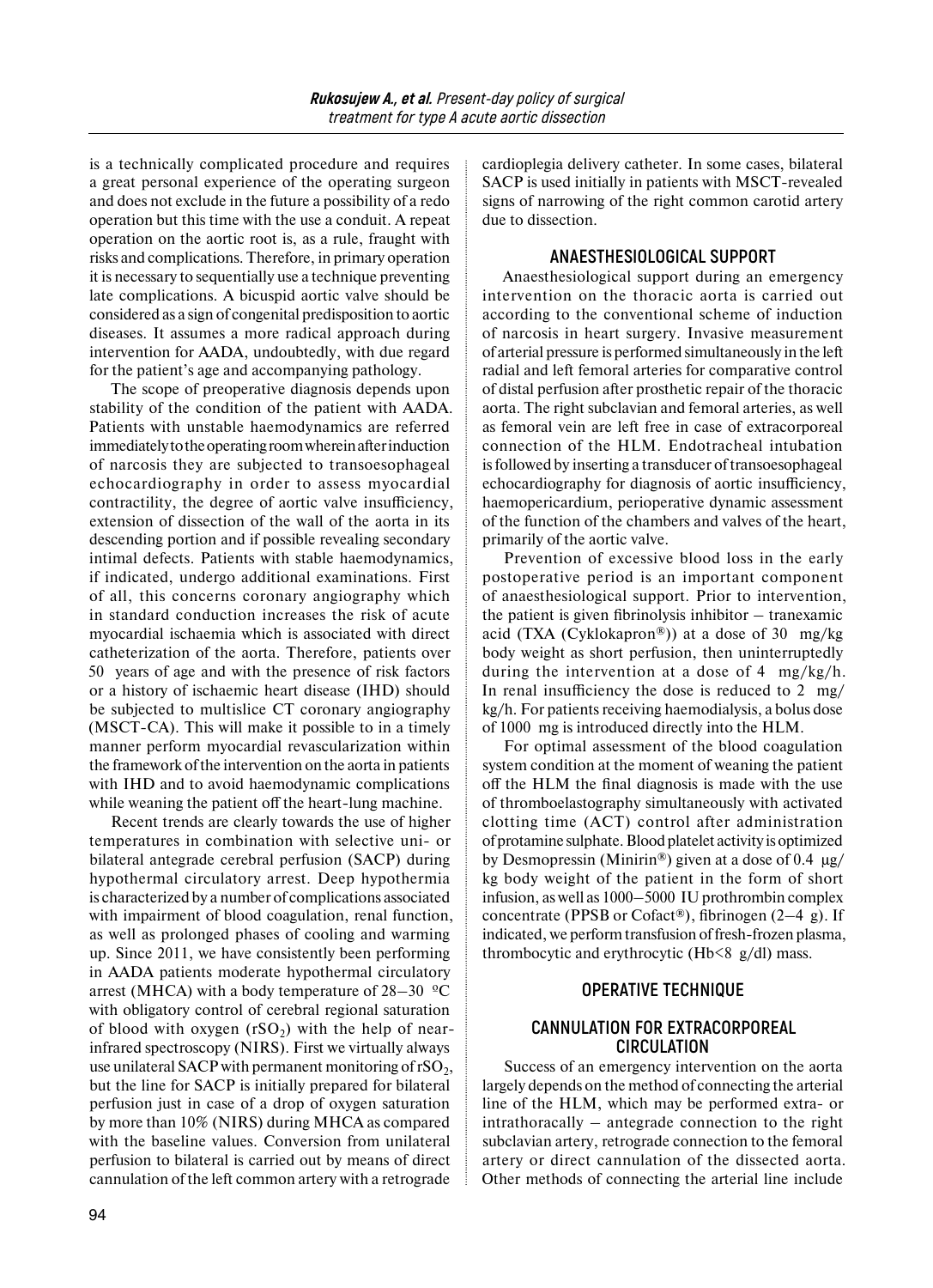

Fig. 1. Schematic representation of extracorporeal antegrade connection of arterial cannula by means of direct insertion of the cannula into the arterial lumen (A) or with the help of a vascular graft (B)

cannulation of the left ventricle via its apex or even left atrium, which was recommended by A. Rahimi-Barfeh, et al. This option should be considered as an exclusion wherein insertion of the cannula into the cavities of the left heart makes obligatory deep hypothermia with a body temperature of  $18-20$  °C and may induce, in our opinion, overextension of the left ventricle and overfilling of the lesser circulation [20]. Cannulation of the brachiocephalic trunk which is often involved in acute dissection of the aortic wall has no advantages over direct cannulation of the aorta, and, as we believe, bears more risks associated with impaired perfusion of the right half of the brain. We do not use in our practice cannulation of the carotid artery, which envisages simultaneous connection of the HLM to the femoral artery [21]. The limitations for using this methodology include frequent arteriosclerosis and ipsilateral cerebral hyperperfusion. Extrathoracic antegrade connection may be performed by means of direct insertion of the cannula into the arterial lumen or with the help of a vascular graft (Fig. 1). We prefer direct cannulation ofthe right subclavian and axillary arteries rarely involved in aortic dissection. The cannula's size should be not less than 18 Fr. We perform connection of the arterial line with the use of a vascular graft in a small diameter of the artery or in patients with acute myocardial ischaemia, who have high probability of the development of postoperative acute heart failure, thus necessitating the use of extracorporeal life support (ECLS).

Connection to the femoral artery has clear advantages: the approach is fast and simple, the cross-section of the vessel is sufficiently large, thus rendering this method the most suitable for patients with unstable haemodynamics. However, there are significant disadvantages – high risk of cerebral embolism due to retrograde blood flow, organ malperfusion (including the brain) as a result of predominant blood flow through the false lumen. In the postoperative period not uncommonly encountered are local wound infection, lymphedema and lymphorrhoea, more often in patients with emergency connection of the HLM.

Direct cannulation of the aorta should be performed in the area of the inner curvature of the aortic arch distally wherein the tissue of the aortic wall is denser and, according to our observations, less frequently isinvolved by dissection, which, probably, is conditioned by obliteration of the Botallo's duct. Transoesophageal echocardiography is used to identify the true lumen of the descending aorta into which according to the Seldinger technique first a guidewire is inserted followed by inserting an arterial cannula. Correctly performed direct cannulation of the dissected aorta is reliable, ensuring adequate antegrade blood flow, making it possible to avoid additional incisions, and has been acknowledged as the only possible technique in patients with acute dissection of peripheral vessels. One of the options of such method is open cannulation of the aorta wherein the ascending aorta is taken into a tourniquet and transected, with the patient exsanguinated through a venous cannula and in the Trendelenburg position. Under visual control a straight arterial cannula is inserted directly into the true lumen of the aorta. The HLM is switched on simultaneously with thorough deaeration and the tourniquet tightened. Such a technique of central cannulation should be performed in exceptional cases in patients with unstable haemodynamics and involvement of peripheral arteries into dissection. The technique of arterial cannulation (Penza catheterization) through the ostium of the left subclavian artery (LSA) proposed by E. Rosseikin, et al. envisages an extended to the neck approach, control of the cannula position in the true lumen of the descending aorta by means of transoesophageal echocardiography, like in case of direct cannulation of the aorta [22]. However, the LSA is often involved into dissection or has such peculiarities of the anatomical structure that make it unsuitable for connection of the HLM, which is mentioned by the authors in their work.

In general, the choice of the optimal arterial cannulation proportionately depends on the patient's condition, peculiarities of his or her anatomy, and the surgeon's experience. In conditions of performing resuscitation there is no possibility to carry out a time-consuming and technically difficult approach for cannulation. On the other hand, in tamponade of the pericardium or suspicion for occult perforation of the aorta it is feasible to perform extracorporeal connection of the HLM. In patients with stable haemodynamics it is necessary to use extrathoracic antegrade connection of the arterial line of the HLM to the right subclavian or axillary artery. This ensures better perfusion of cerebral vessels through the true lumen as compared with retrograde connection to the femoral vein, simplifying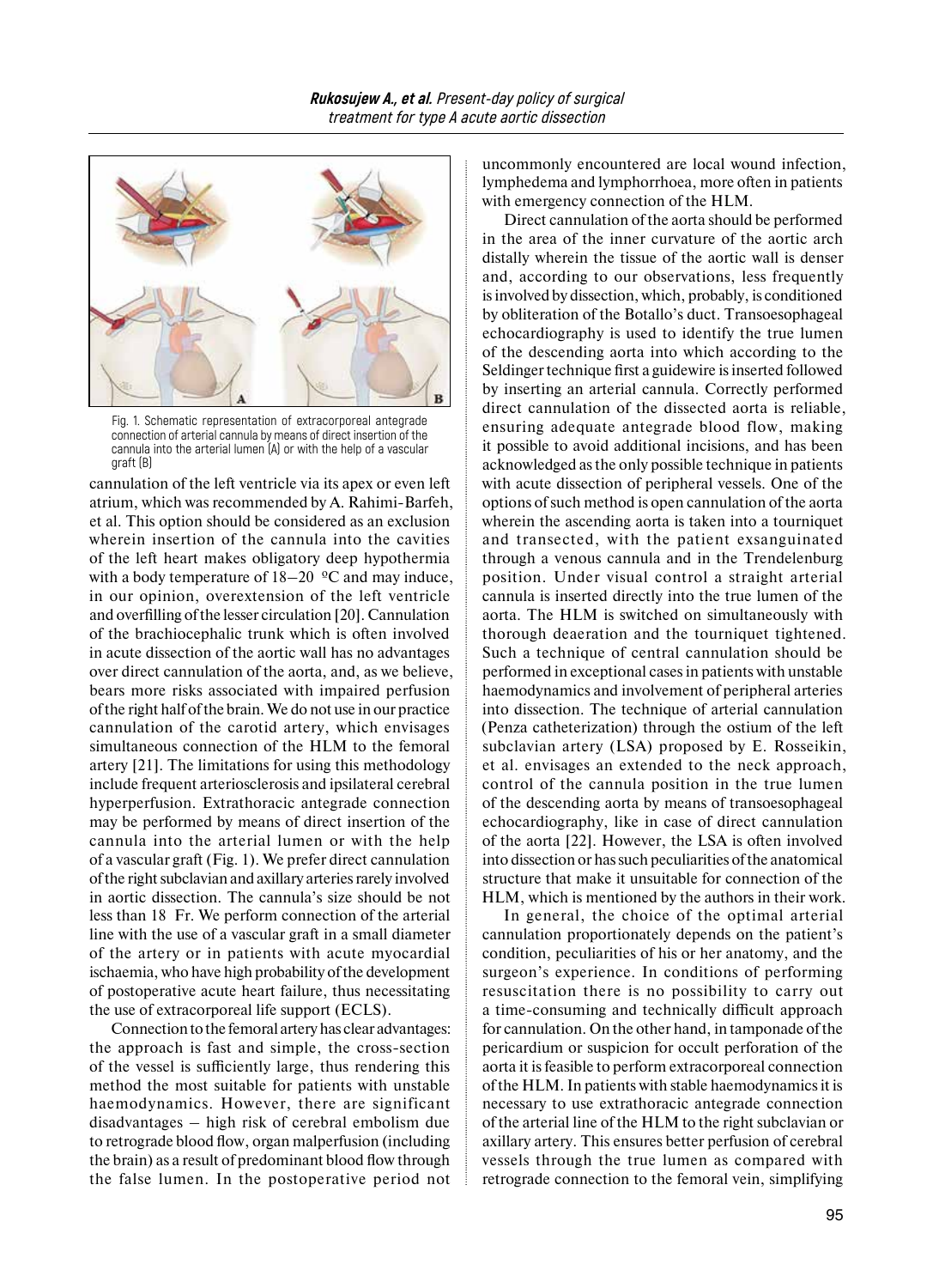SACP and making it safer during hypothermic circulatory arrest, providing more "technical" freedom in prosthetic repair of the aortic arch.

## **TECHNIQUE OF CLASSICAL PROSTHETIC REPAIR OF THE ASCENDING AORTA**

Supracoronary reconstruction of the ascending aorta with formation of a distal anastomosis by an open technique is currently the key element in surgery ofAADA and has extensively been described in scientific literature, with the obligatory condition being considered open formation of a distal anastomosis according to the hemiarch technique. In so doing, the resection of the internal curvature of the aortic arch along the oblique line requires cutting out of a «tongue» measuring inwidth ½ circumference of the tubular prosthesis (Fig. 2).

The possibility to spare the aortic root depends on several circumstances. If the aortic wall dissection involves only the non-coronary sinus and a portion of the right coronary sinus (and this is the most frequently encountered finding inAADA) andthere isno aneurysmal dilatation of the sinuses of Valsalva, the performance of supracoronary resection of the aorta is feasible. Insufficiency of the aortic valve is present virtually in all patients and is conditioned by commissural detachment. Removal of insufficiency and restoration of the integrity of the aortic root wall are achieved by resuspension of commissures with U-shaped transaortic sutures on felt pledgets, as well as by application of the two-component BioGlue® Surgical Adhesive (Cryolife, Inc.). Applying the anastomosis is preceded by periaortally fixing a felt strip with a mattress suture in order to enhance hermetic sealing. Another variant may consist in excision of the non-coronary sinus with cutting out of a «tongue» in the Dacron prosthesis which is sewn to the aortic ring. Such a technique of forming a proximal anastomosis is also referred to as "partial modification of the Yacoub procedure" (Fig. 3). In case of a combination of aortic wall dissection with degenerative alterations in the aortic valve and dilatation of the sinuses of Valsalva, prosthetic repair of the aortic root should be performed using a mechanical or biological valve-containing conduit. It should be taken into consideration that permanent administration of anticoagulants prevents thrombosis of the false lumen. In our clinic biological conduits are implanted to patients over 60 years of age.

A disadvantage of the classical method is persistent perfusion of the false lumen both retrogradely through secondary ruptures of the intima of the descending andabdominal aorta, andantegradely inthe postoperative period through defects in the area of sutures of the distal anastomosis. This technique of treatment for AADA makes it possible to directly prevent the lethal outcome of the disease, but it does not protect the patient from subsequent aneurysmatic transformation of the aorta,



Fig. 2. Schematic representation of supracoronary prosthetic repair of the aorta with formation of the distal anastomosis by an open method according to the hemiarch technique



Fig. 3. Intraoperative photograph of the technique of formation of a proximal anastomosis with cutting out a "tongue" in a Dacron graft (arrow)

i. e., the development in remote terms of a new disease which is not less dangerous for the patient's life.

## **TECHNIQUE OF TOTAL AORTIC ARCH REPLACEMENT**

The technique of total prosthetic repair of the aortic arch supposes dissection of the supraaortic vessels along sufficient length for carrying out SACP and creation of anastomoses with the respective branch of the graft. We do not resort to transection of the left innominate vein in order to simplify the approach to the aortic arch branches. "Skeletonization" of the left innominate vein all along its length contributes to sufficient mobilization of the vessel.

The modern technique of total prosthetic repair of the aortic arch envisages the obligatory use of the "elephant trunk" procedure both it its classical variant of the Borst operation (conventional elephant trunk, or CET) and with the use of a hybrid graft forsimultaneous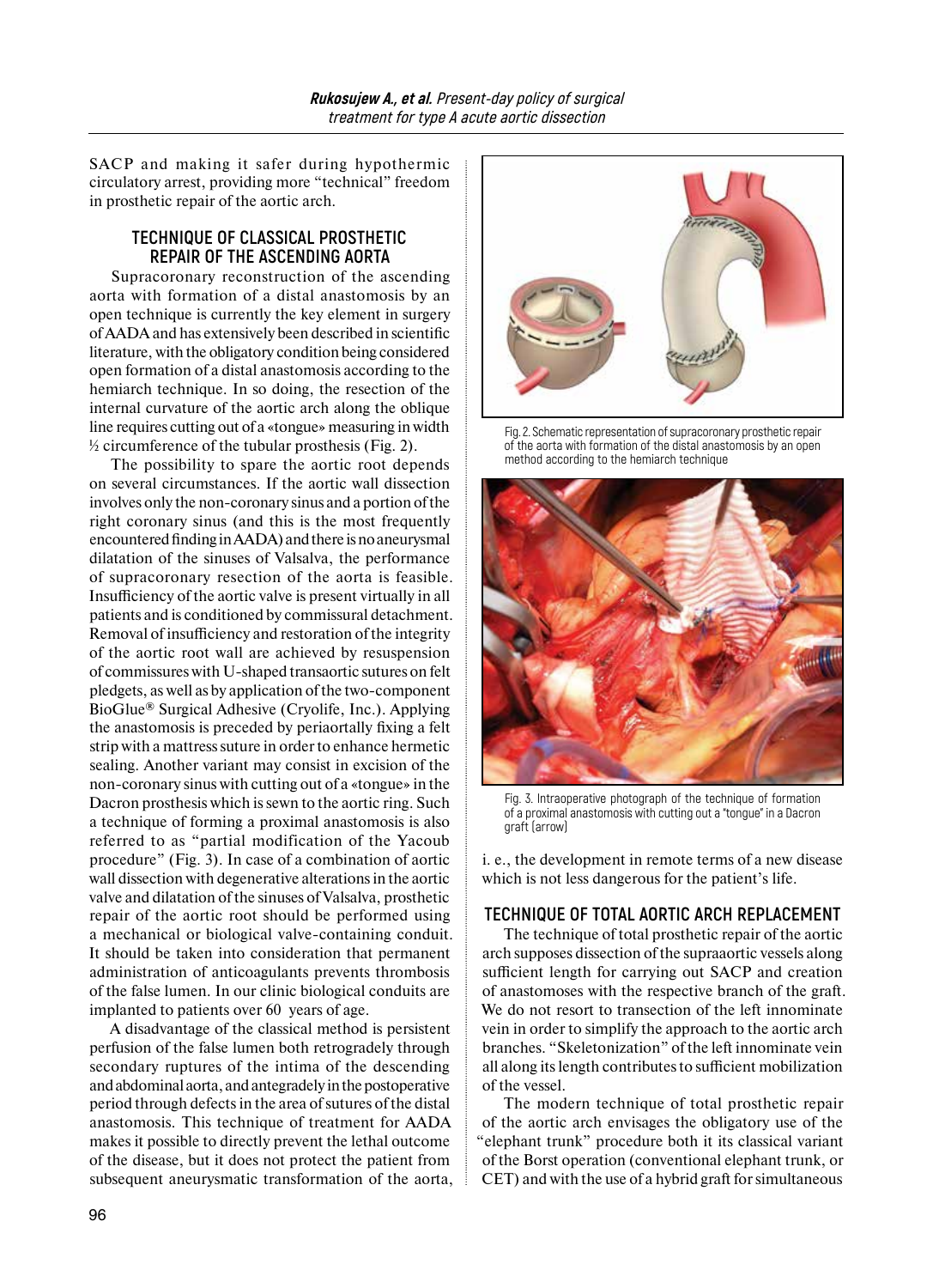

Fig. 4. Intraoperative photograph of prosthetic repair using the Vascutek SienaTM Plexus 4 multi-branched graft with additional shunting of the left internal thoracic artery in situ to the anterior interventricular branch (arrow)

stenting of the proximal portion of the descending aorta (FET). Both cases envisage a second endovascular stage, less often – an open intervention. Total prosthetic repair of the aortic arch with an end-to-end anastomosis with the descending aorta has no advantages over the hemiarch technique in relation to long-term prognosis, it takes longer time and is more traumatic, not uncommonly accompanied by uncontrolled haemorrhage in the area of the distal anastomosis. Such scope of the intervention is indicated in rare cases when dissection of the aortic wall is limited by the aortic ascending portion and the arch.

#### **USE OF A MULTIPLE-BRANCHED GRAFT**

The Vascutek SienaTM Plexus 4 multi-branched graft for surgical treatment of patients with AADA was actively used in the Clinic of Cardiac Surgery of Munster from January 2011 to March 2015 before we began to use a hybrid graft in total aortic arch replacement, with 18 such implantations performed for AADA (Fig. 4). The technique of total aortic arch replacement with the help of this graft was described in detail in our previous publication [6]. We believe that using a multi-branched graft creates better conditions to control haemorrhage versus the island technique. The distal, inserted into the lumen of the true channel part of the graft isshortened to a length of 5–6 cm at the level of the third radiopaque marker on the "elephant trunk" in order to prevent thrombus formation and/ or malperfusion which may lead to spinal ischaemia. The collar of the graft is cut for the diameter of the descending aorta by eye and its width varies depending

on peculiarities of the technique of the operating surgeon. Currently, we use this modification of the graft mainly in patients with thoracic aneurysms or chronic aortic dissection, with the second stage envisaging open prosthetic repair of the descending and abdominal aorta.

#### **USE OF A HYBRID GRAFT (FET)**

We began to regularly use the Thoraflex<sup>TM</sup> Hybrid FET for operative treatment of patients with AADA since April 2015 and till December 2018 performed a total of 23 such implantations. More active use of the graft for AADA became possible owing to the appearance in January 2017 of an improved modification with a stent graft of a smaller diameter (24–26 mm).

The technique of total aortic arch replacement using the hybrid graft was described in detail in our publication [23]. Herein, we would like to once again draw attention to the technique of implantation depending on its modification. The use of a singlebranched graft of the Ante-Flo modification envisages sewing the supraaortic vessels to the graft using the island technique. Acute dissection virtually always extends to the left subclavian artery and requires proximal resection followed by separate connection with a vascular graft-interponate. Sewing the brachiocephalic trunk and left common carotid artery in the form of a vascular island may be performed in an open fashion, which increases the duration of distal circulatory arrest, or with marginal pooling aside of the aortic arch graft, but this is technically more difficult due to rigidity of the straightened stent graft and antegrade perfusion of the branch located in the same place. Because of these peculiarities a hybrid graft in the Ante-Flo modification was used only in two of the 23 patients. The Plexus 4 version hybrid graft has, in our opinion, a series of technical advantages. After prosthetic repair of the left subclavian artery with the respective branch and in case ofsupracoronary replacement ofthe ascending aorta it is necessary first to establish a proximal anastomosis and renew perfusion of the heart, and only then to sequentially sew the branches to the left common carotid artery and brachiocephalic trunk in an off-pump procedure. This shortens the time of cardioplegic cardiac arrest and prevents cerebral embolism, once the clamp is removed from the aortic arch graft.

In all 23 patients, the distal anastomosis was formed in zone 3. A companion document of the 2018 European Association for Cardio-Thoracic Surgery and the European Society for Vascular Surgery expert consensus document addressing current options and recommendations for the treatment of thoracic aortic pathologies involving the aortic arch suggests "proximalization" of the distal anastomosis from zone 3 to zone 2, which facilitates placement and shortens the time of distal circulatory arrest [24]. However,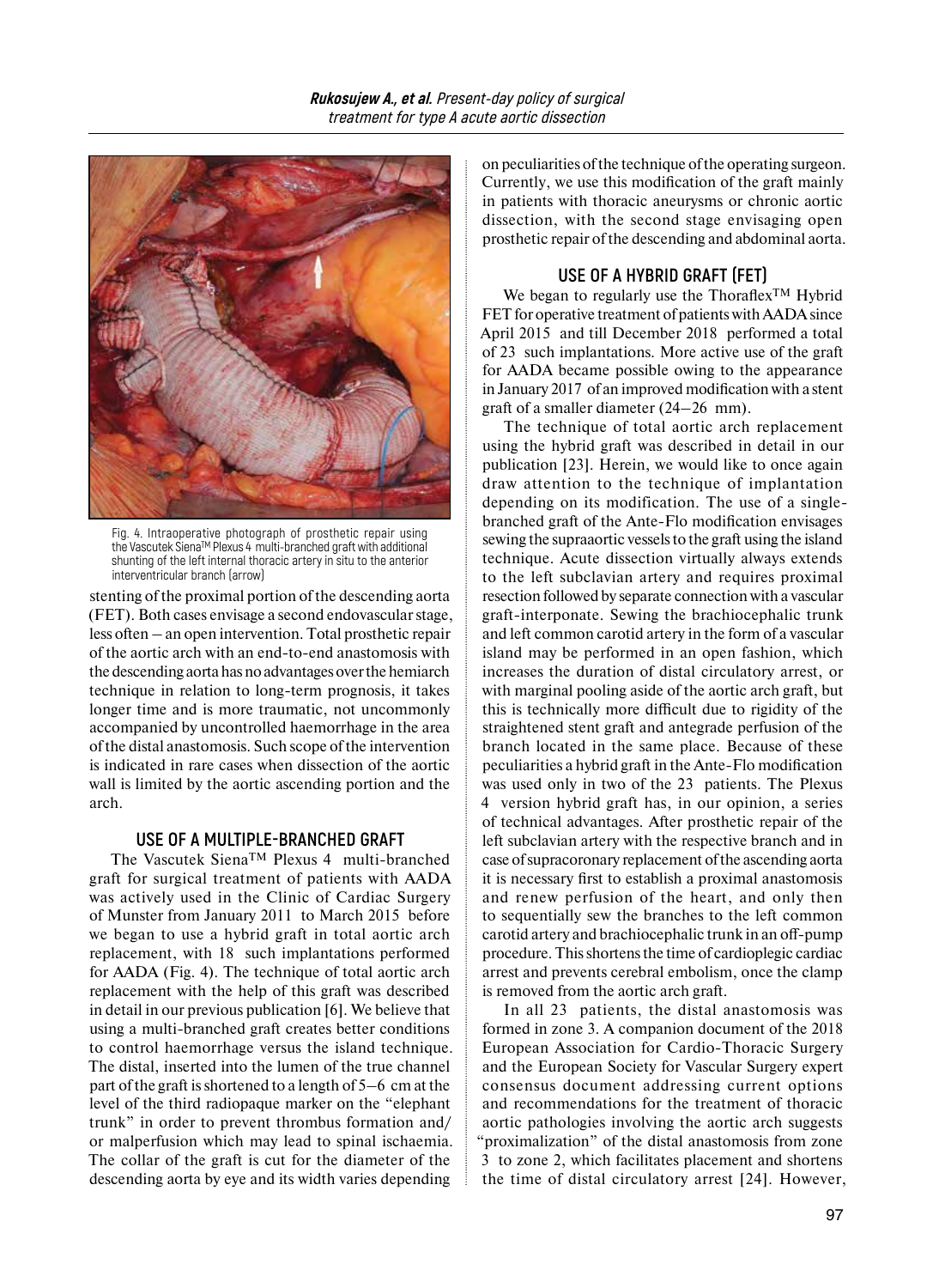in practice we often encounter secondary intimal ruptures in this area, which is conditioned, in our opinion, by peculiarities of the anatomical structure of the transition of the distal arch to the descending aorta.

In case ofretrograde AADA where the dissection does not propagate proximally to the brachiocephalic trunk, it is possible to perform aortic prosthetic repair as an off-pump procedure. Permanent perfusion of the heart is provided by a needle vent catheter used for antegrade perfusion, through which from the cardioplegic circuit is fed cooled to  $32-34$  <sup>o</sup>C blood in the amount of 300–400 ml/min. The aorta is double-clamped in its proximal and distal portions and then transected in order to perform manipulations on the aortic arch.

Aortic arch prosthetic repair using a FET is also effective in patients with acute aortic dissection type B (AADB) when a large-sized intimal tear is located directly beneath the left subclavian artery. In such cases commonly adopted in AADB endovascular intervention does not yield the desired result, hence requiring distal prosthetic repair of the arch with stenting of the descending aorta, which is also feasible on the beating heart (Fig. 5).

In our opinion, total aortic arch replacement with the help of FET is the most effective operative technique for AADA, leading to rapid thrombosis of the false lumen, promoting remodelling of the thoracic aorta and prevention from the development of a pseudoaneurysm and eventually improvement of the remote results (Fig. 6).

## **POSTOPERATIVE MANAGEMENT AND COMPLICATIONS**

A peculiarity of the postoperative management of patients with AADA is a systemic alteration of haemostasis, conditioned by not only prolonged use of the HLM and hypothermia but also the effect of high doses of antiaggregant agents which prior to making the diagnosis are administered to patients when suspected as having acute coronary syndrome, based on the clinical signs of the disease. Therefore, maintaining stability of blood circulation in the early postoperative period is of paramount importance, namely continuation of the control of cerebral saturation until extubation of the patient, maintaining the mean arterial pressure (MAP) at 60–70 mm Hg, replacement therapy including blood components. Once vasoplegia occurs, primary treatment is performed with Noradrenaline  $(0.02-0.2 \text{ µg/kg/min})$ and, if necessary, by administration of Vasopressin (2–4  $IU/h$ ).

Metabolic acidosis control and regular hourly analysis of blood gases, including lactate concentration monitoring, although belong to conventional measures but influence the outcome of the disease as soon as in the early postoperative period. An increased lactate



Fig. 5. Intraoperative photograph of distal prosthetic repair of the aortic arch with stenting of the descending aorta using the Thoraflex HybridTM graft in Plexus 4 modification (LSA – left subclavian artery)



Fig. 6. Lateral chest X-ray image (A) after implantation of the Thoraflex Hybrid™ graft and sagittal thoracic CT (B), showing complete thrombosis of the false lumen

content is suggestive of anaemia of tissues, for example, of visceral organs or lower limbs due to malperfusion. Once oliguria develops, haemodialysis should be initiated in a timely manner.

The responsibilities of the attending resuscitator include regular transthoracic and, if necessary, also transoesophageal echocardiography, primarily to rule out haemopericardium and haemothorax, as well as for dynamic control of ventricular contractility.

A significant point is prevention of acute respiratory insufficiency up to ventilation in the prone position.

It is very important to timely assess neurological symptomatology. Patients with clinical manifestations of the lesion of the central nervous system (generalised convulsions at awakening) are subjected to perfusion CT with cerebral angiography first of all to exclude haemorrhage, as well as embolisms of cerebral vessels. If technically possible, this should be followed by embolectomy and stenting of cerebral vessels, which is clinically effective if performed within the first 4 hours. In patients with cerebral infarction, therapy is aimed at maintaining MAP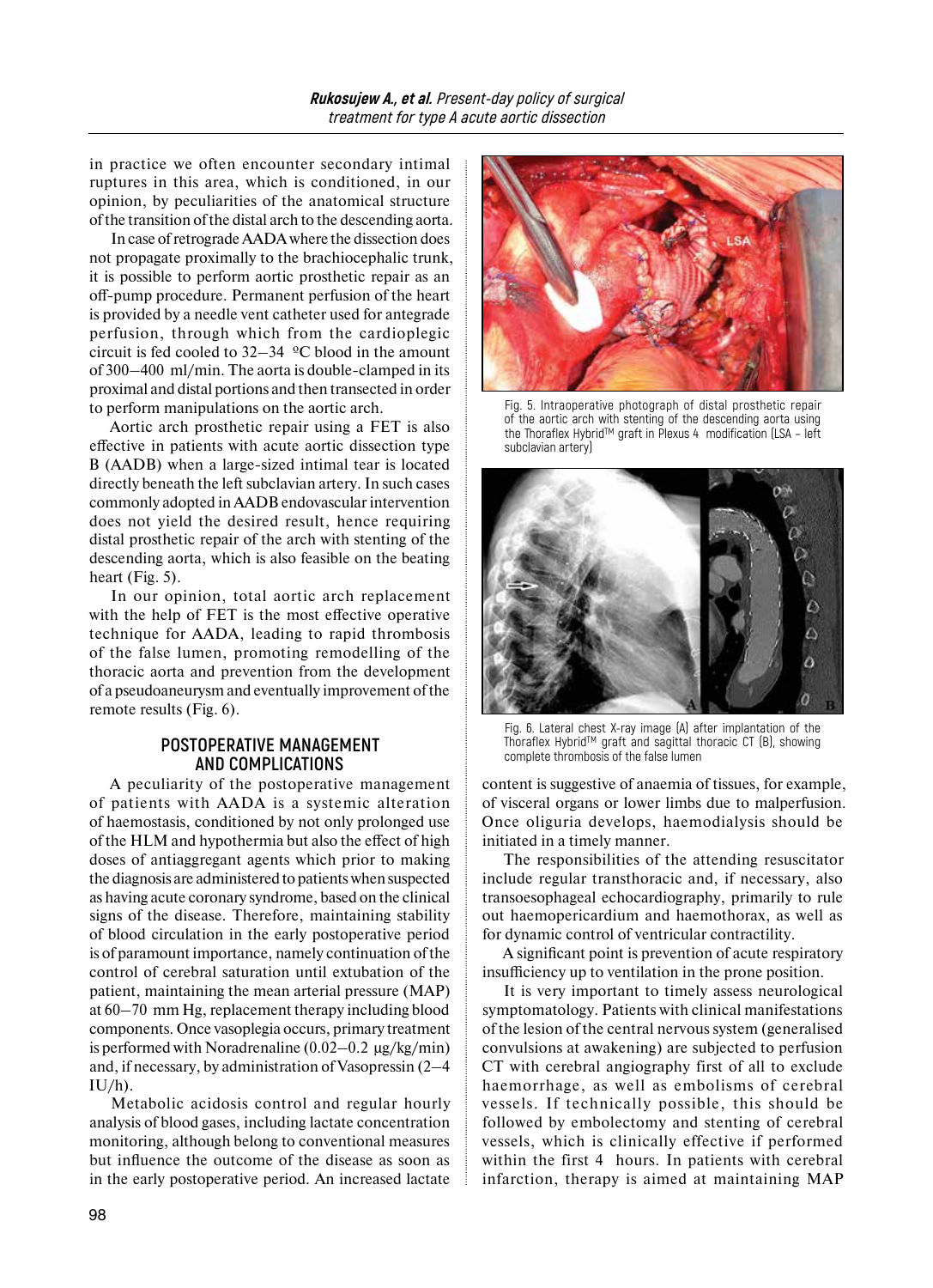| <b>Rukosujew A., et al.</b> Present-day policy of surgical |
|------------------------------------------------------------|
| treatment for type A acute aortic dissection               |

| <b>Reconstruction type</b>                             | 30-dav<br>mortality |      | RETO / DSC |      | Stroke /<br>PRIND |      | Paraplegia |     | Laryngeal<br>paresis |               |
|--------------------------------------------------------|---------------------|------|------------|------|-------------------|------|------------|-----|----------------------|---------------|
|                                                        | n                   | %    | n          | %    | n                 | $\%$ | n          | %   | n                    | $\frac{0}{2}$ |
| Hemiarch repair of the aorta (n=138)                   | 23                  | 167  | 24         | 17.4 | 20                | 14.5 | 4          | 2.9 | 3                    |               |
| End-to-end aortic arch reconstruction (n=13)           |                     | 231  |            | 231  | 5                 | 38.5 |            | 77  | 2                    | 15.4          |
| Aortic arch replacement using the CET technique (n=18) | 3                   | 167  | C          | 111  | 4                 | 222  |            | 56  |                      | 167           |
| Aortic arch replacement using the FET technique (n=23) |                     | 4.3  | 4          | 17.4 |                   | 13.0 |            | 4.3 | 4                    | 17.4          |
| Total (n=192)                                          | 30                  | 15.6 | 33         | 17.2 | 32                | 16.7 |            | 3.6 | 12                   | 6.3           |

at 80–90 mm Hg, decreasing central venous pressure, improving oxygenation and the value of haematocrit. Anticoagulation with heparin is carried out in therapeutic doses. The resuscitator is in constant contact with neurosurgeons, performing dynamic monitoring of patients for timely clinical and roentgenological diagnosis of ischaemic stroke – dislocation of the brain. Once intracranial hypertension develops it should immediately be followed by deciding upon performing decompression craniotomy.

Paraparesis of lower limbs resulting from ischaemia of the spinal cord develops after FET implantation in 0–24%, as evidenced by the literature reports [25–27]. This complication may develop several days or even a week after the intervention and requires immediate diagnosis and treatment. Preventive drainage of cerebrospinal fluid is not carried out by us. However, even in suspicion for ischaemia of the spinal cord we perform drainage of cerebrospinal fluid during up to 72 hours. An obligatory examination is MRI of the spinal column.

We analysed own experience in surgical treatment of AADA starting form January 2011 when in our practice we began to regularly use multi-branched grafts. Over this period of time (till December 2018 inclusive) we operated on a total of 129 patients presenting with AADA. The overall 30-day mortality rate amounted to 15.6% (30 of the 192 patients). The immediate results and the frequency of postoperative complications depending on the technique of aortic arch reconstruction are shown in the Table below. The lowest postoperative lethality was noted in patients after implantation of the hybrid graft, and the highest one after prosthetic repair of the aortic arch according to the end-to-end technique. The frequency of central neurological complications remained high in all groups but again higher in the group of the end-to-end technique. Damage to the left recurrent nerve still remains a serious problem in total aortic arch replacement. Therefore, some authors recommend fixation of CET or FET in zone 2 for prevention of pharyngeal paresis [28].

## **POSTOPERATIVE DISPENSARY FOLLOW-UP**

Dispensary follow up of patients operated on for AADA envisages an interdisciplinary approach in diagnosis of long-term postoperative complications, which should be carried out in specialized cardiovascular centres possessing sufficient experience in operations on the thoracic aorta. It should include regularly performed and appropriately scheduled CT or MRI of all portions of the aorta, echocardiography, as well as adequate treatment of arterial hypertension, postoperative cognitive impairments and accompanying diseases with the aim of prevention or early diagnosis of proximal and distal complications (Fig. 7). The proposed scheme also depicts a wider but currently only still being implemented into clinical practice approach to dispensary follow up of patients. Such an approach envisages an active policy while carrying out neurophysiological monitoring, assessment of quality of life of the patient, genetic and instrumental examination of his or her relatives of first degree in order to evaluate the level of the risk for the development of aortic disease. Patients with hereditary syndromes of connective tissue dysplasia should be followed up at a specialized cardiotherapeutic ambulatory clinic.

#### **CONCLUSION**

The accumulated experience, improved surgical technique, advances in diagnosis and intensive therapy in treatment of this complicated disease of the aorta make it possible to currently perform increasingly more extensive primary resections of the thoracic aorta. Total aortic arch reconstruction, including the use of a FET hybrid graft leads to thrombosis of the false lumen, promoting remodelling of the thoracic aorta and prevention of the development of a pseudoaneurysm and eventually the improvement of the remote outcomes. Such extended resections of the thoracic aorta, beginning form its root, are feasible in patients without severe accompanying diseases, being in a stable condition, as well as in young adults, focusing the efforts on prevention of late complications influencing the long-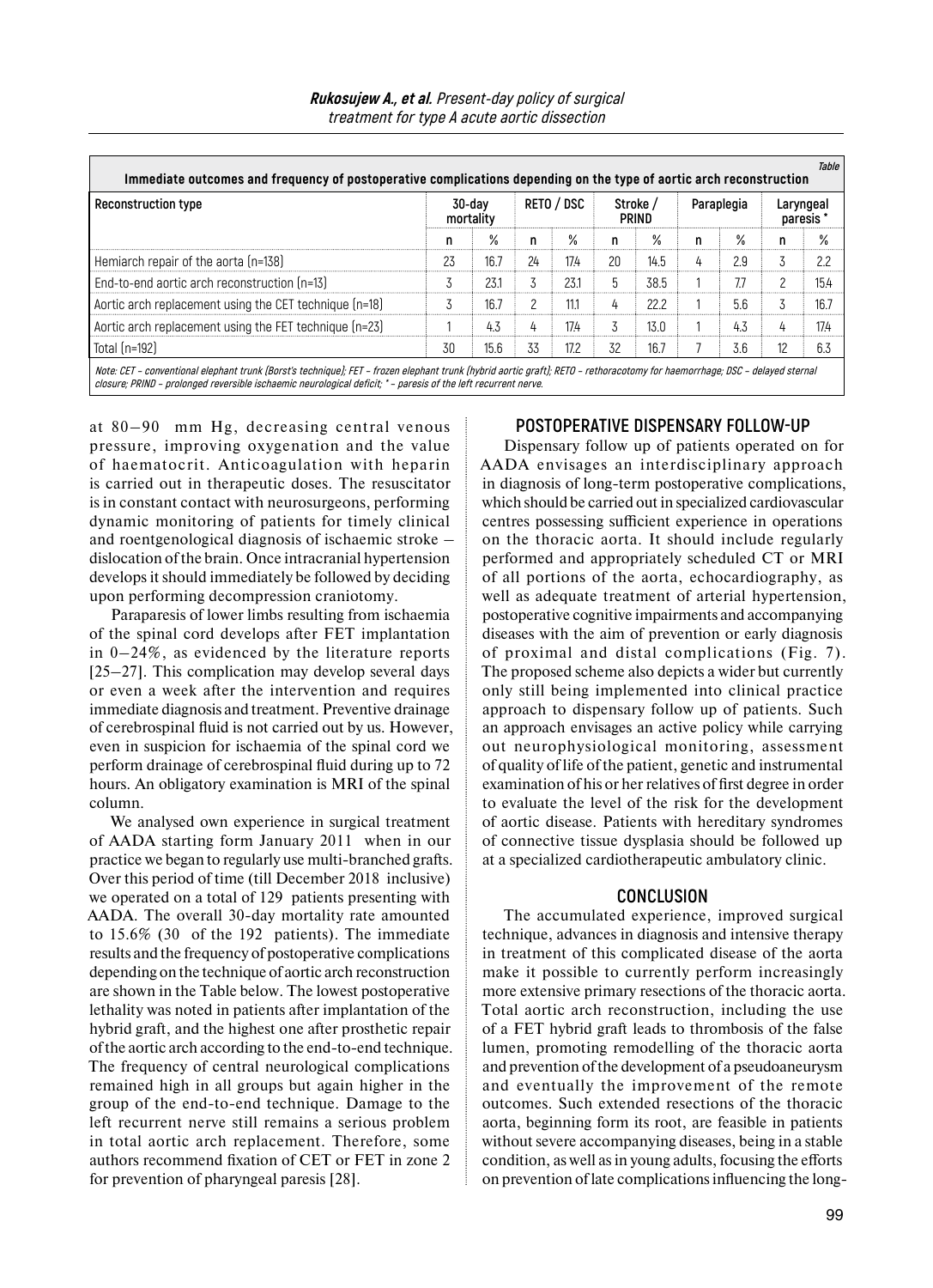term prognosis. Herein the decisive role appears to be played by the operating surgeon's experience and skills, as well as capabilities of a referral cardiological centre in comprehensive approach to individual treatment of the patient. In the absence of these conditions it is necessary to confine to supracoronary prosthetic repair of the ascending aorta in its classical performance forthe sole purpose of preventing the patient's death.

In patients with aggravating concomitant diseases, as well as in elderly and aged patients over 75 years we should seek to the a limited extent of resection, trying to diminish the injury and to shorten the duration of circulatory arrest and the operation as a whole, thereby accomplishing the mission of directly preserving the patient's life.

In emergency situations when the patient is admitted to the clinic in the condition of a coma with signs of a severe neurological complication manifesting itself by malperfusion of abdominal organs or in conditions of continuous resuscitation it is advisable to abstain from immediate operative intervention. In rare cases of stabilization of haemodynamics it is necessary to perform repeat assessment of the patient's state for a possibility of surgical intervention.

An important prerequisite forsuccessfully performing the operation on the aorta in conditions of circulatory arrest is antegrade connection of the arterial line of the HLM to the right subclavian or maxillary artery. This provides better perfusion of cerebral vessels through the true lumen as compared with the retrograde connection to the femoral artery. Cerebral protection during hypothermic circulatory arrest is achieved with the help of uni- or bilateral ASCP with compulsory control of efficacy of cerebral perfusion of vessels of the brain with the help of NIRS.

Currently, due to a number of circumstances in the majority of AADA patients the scope of the intervention isstill confined tothe classical supracoronary replacement of the ascending aorta along with open formation of a distal anastomosis.

Obligatory postoperative dispensary follow up with timely diagnosis of proximal and distal complications makes it possible to perform a redo operation in an elective manner and thereby to dramatically reduce the risk of a lethal outcome, as well as the development of severe postoperative complications.

*Conflict of interest: none to declare.* 

## **ЛИТЕРАТУРА/REFERENCES**

- 1. *Alli O., Jacobs L., Amanullah A.M.* Acute aortic syndromes: pathophysiology and management. Rev. Cardiovasc. Med. 2008; 9: 2: 111–124.
- 2. *Belov Yu.V., Gens A.P., Stepanenko A.B., et al.* Surgical treatment of patients with acute aortic dissection.

#### *Cardiovascular centre (polyclinic)*

#### CT/MR angiography

- prior to discharge from hospital
- after 3, 6, and 12 months
- annually thereafter

#### Echocardiography

- prior to discharge from hospital
- after 3, 6, and 12 months
- annually thereafter

#### Control and actualization of medicamentous therapy

(antihypertensive, hypoglycaemic and cholesterol-lowering agents)

#### Neurophysiological monitoring and assessment of quality of life

(control over restoration of full physical and mental status of the patient)

#### Screening of first-degree relatives

- CT/MR angiography
- echocardiography
- genetic testing

Fig. 7. Algorithm of postoperative dispensary follow up

Angiology and Vascular Surgery. 2006; 12: 1: 103–110 (in Russian).

- 3. *Mukharyamov M.N., Dzhordzhikia R.K., Vagizov I.I.*  Experience with surgical treatment of type A acute aortic dissection in the context of evolution of therapeutic policy and modification of surgical risk factors. Bulletin of Contemporary Clinical Medicine. 2014; 7: 2: 126–129 (in Russian).
- 4. *Fattouch K., Sampognaro R., Navarra E., et al.* Longterm results after repair of type A acute aortic dissection according to false lumen patency. Ann. Thorac. Surg. 2009; 88: 4: 1244–1250.
- 5. *Wei J., Chen Z., Zhang H., et al.* In hospital major adverse outcomes of acute type A aortic dissection. Eur. J. Cardiothorac. Surg. 2019; 55: 2: 345–350.
- 6. *Schneider S.R., Dell'Aquila A.M., Akil A., et al.* Results of elephant trunk total aortic arch replacement using a multi-branched, collared graft prosthesis. Heart vessels. 2016; 31: 3: 390–396. doi: 10.1007/s00380– 014-0612–6.
- 7. *Westaby S., Saito S., Katsumata T.* Acute type A dissection: conservative methods provide consistently low mortality. Ann. Thorac. Surg. 2002; 73: 707–713.
- 8. *Russo C.F., Mariscalco G., Colli A., et al.* Italian multicentre study on type A acute aortic dissection: a 33 year follow-up. Eur. J. Cardiothorac. Surg. 2016; 49: 1: 125–131.
- 9. *David T.E.* Surgery for acute type A aortic dissection. J. Thorac. Cardiovasc. Surg. 2015; 150: 2: 279–283.